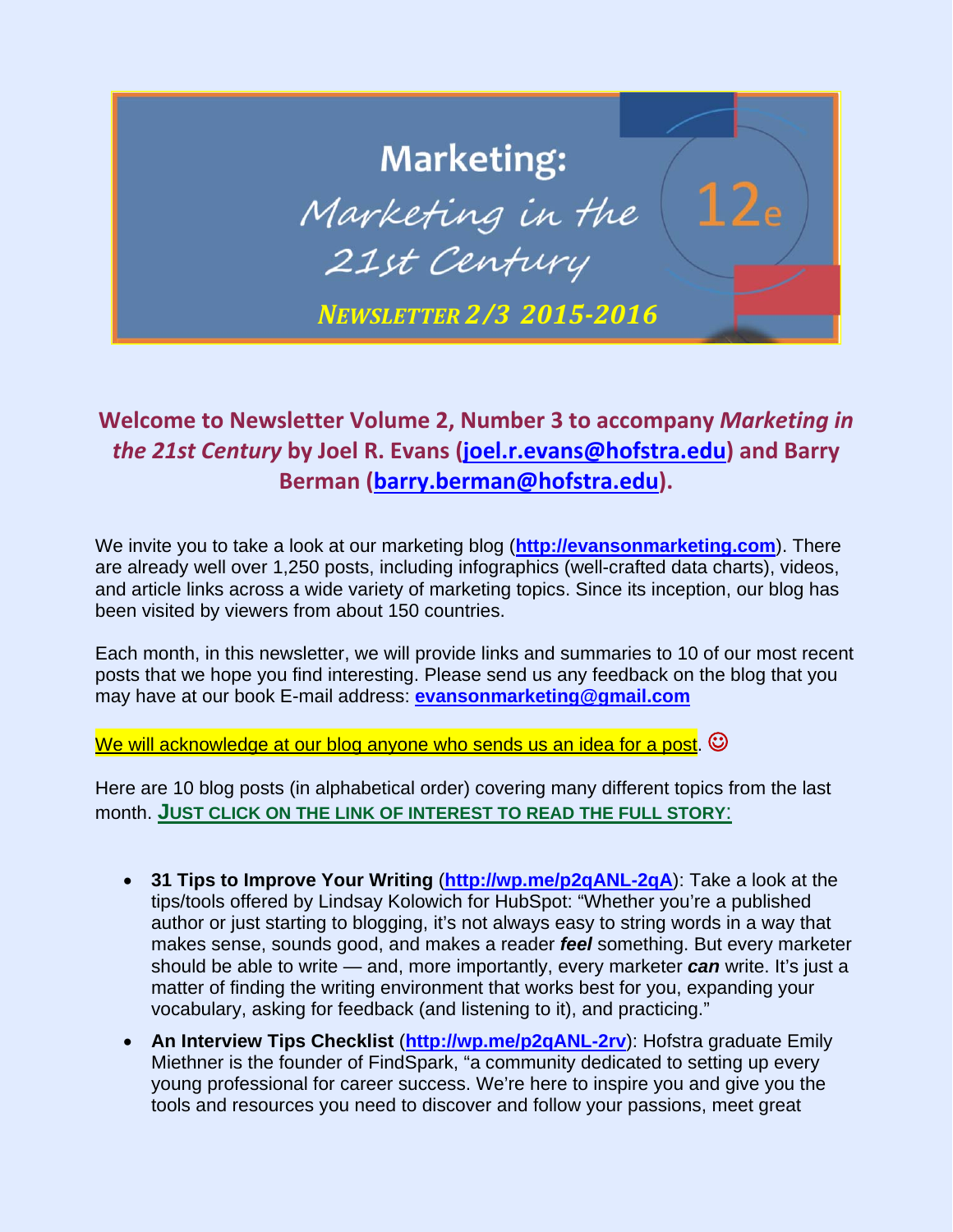people, and push you to be the best you can be." One of the tools recently developed by FindSpark is an interview checklist. Check it out.

- **China-Based Singles' Day Dwarfs Cyber Monday Sales** (**http://wp.me/p2qANL-2rO**): As reported by Knowledge@Wharton, "In just one day — November 11 — Alibaba Group generated a massive \$14.3 billion in gross sales for China's major shopping event, Singles' Day — *a figure equivalent to seven times* the volume Cyber Monday generated last year. As Cyber Monday is now here, U.S. online retailers and other E-commerce players are likely turning to Alibaba's performance on Singles' Day for lessons learned and takeaways."
- **Customer Journey Mapping in a Digital Age** (**http://wp.me/p2qANL-2qs**): Knowledge@Wharton and Dell recently collaborated on research about the changes in the shopping process and how to handle them: "Digital transformation goes deeper than simply improving the customer experience. It is also increasingly used to transform business processes and interactions within a company to keep it relevant in the digital age. 'Typically, digital is associated only with providing a superior customer experience. But digital can also help create new business models, drive operational excellence, and enhance employee engagement,' says Raman Sapra, global head of Dell's digital business services unit."
- **Do Retailers Offer What We Want During Holiday Shopping?** (**http://wp.me/p2qANL-2r4**): As Retail TouchPoints notes, "Recent research indicates that the holidays bring significant mismatches between what consumers want and what retailers are able (or willing) to provide. Although 60% of consumers report that the availability of buy online/pick up in-store will affect where they shop and an even higher percentage (72%) of consumers want to be able to buy online/return in-store — only 25% of retailers offer these services. And while twothirds of consumers find online product recommendations helpful, a scant 16% of retailers expect a high ROI from this functionality."
- **Inc.'s Coolest New Products for 2015** (**http://wp.me/p2qANL-2qN**): There are all kinds of best lists that appear at this time of year. We're noting a few of them. In the area of innovation, one of the coolest (pun intended.  $\circledcirc$ ) lists is a ranking of the coolest products of the year. Bartie Scott has identified 15 cool new products in 2015 for *Inc*. Here are a few of these products.
- **How Will YOU Pay for Your Holiday Shopping?** (**http://wp.me/p2qANL-2rs**): Interestingly, according to a recent survey of 1,000 people, 39 percent of holiday shoppers will pay for their gifts in cash, 32 percent will pay with a debit card, and only 22 percent will pay by credit card. Three percent will pay by check. Take a look at this *Wall Street Journal* video to learn more.
- **May the Force Be with You -- and Your Toys** (**http://wp.me/p2qANL-2rn**): Although the latest installment in the Star Wars saga is first opening wide on December 18, toy makers and retailers have been revving up for an expected holiday bonanza. According to Bloomberg Business: "After *Star Wars Episode III: Revenge of the Sith* hit theaters in 2005, *Star Wars* toy sales jumped 385 percent from the year earlier. Since then, the property has been among the top 10 selling toy properties, according to NPD Group. With Disney its backer, the newest *Star Wars* film is poised to knock toy sales out of this galaxy."